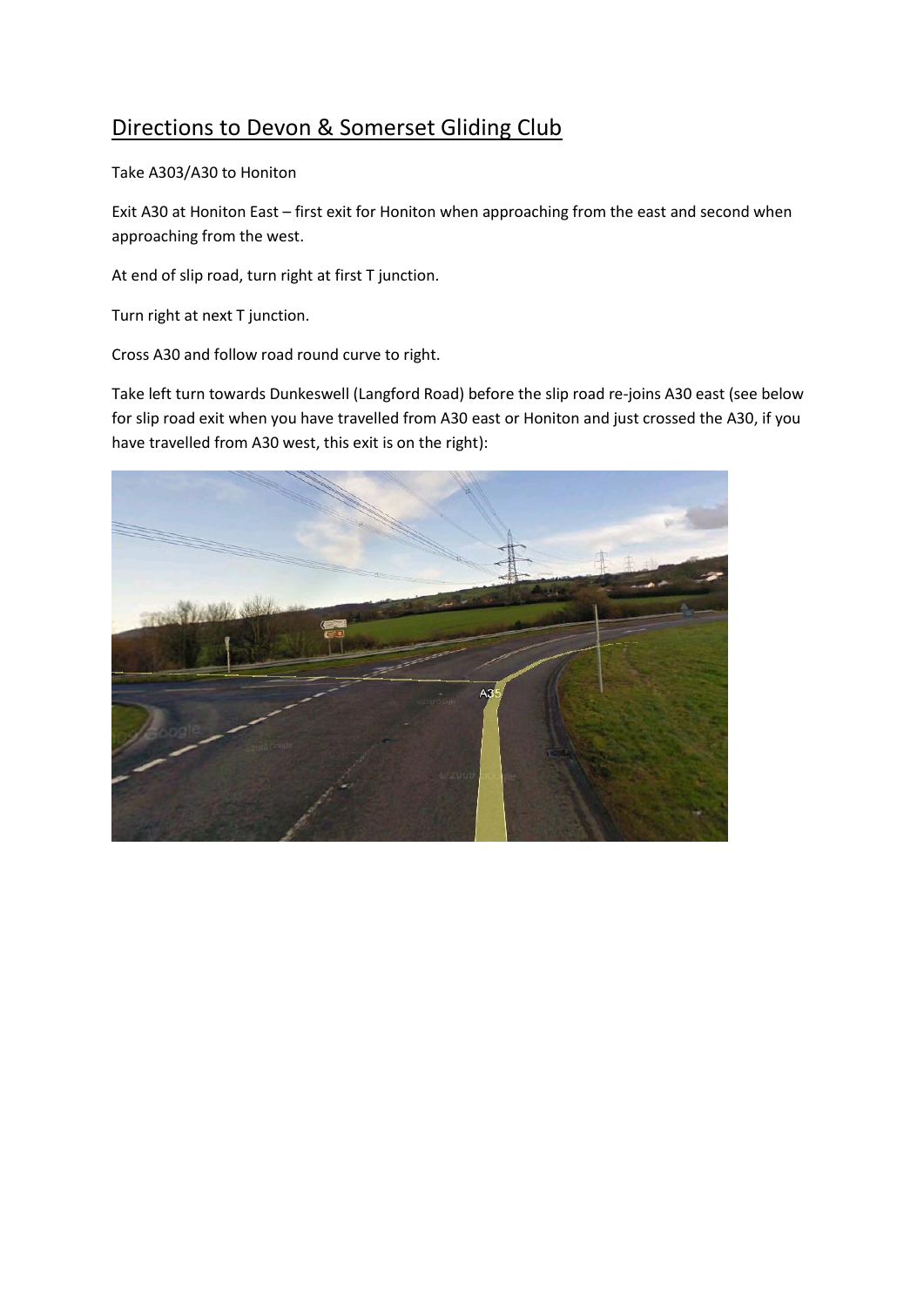After you cross the stream, it is a long climb to top of hill. At the top, Langford Lane bears right and you need to turn left towards Dunkeswell (see below):



Proceed past entrance to Wolford Chapel (Mapel Leaf sign) to first cross-roads. At cross-roads, turn left onto Long Lane (see below):

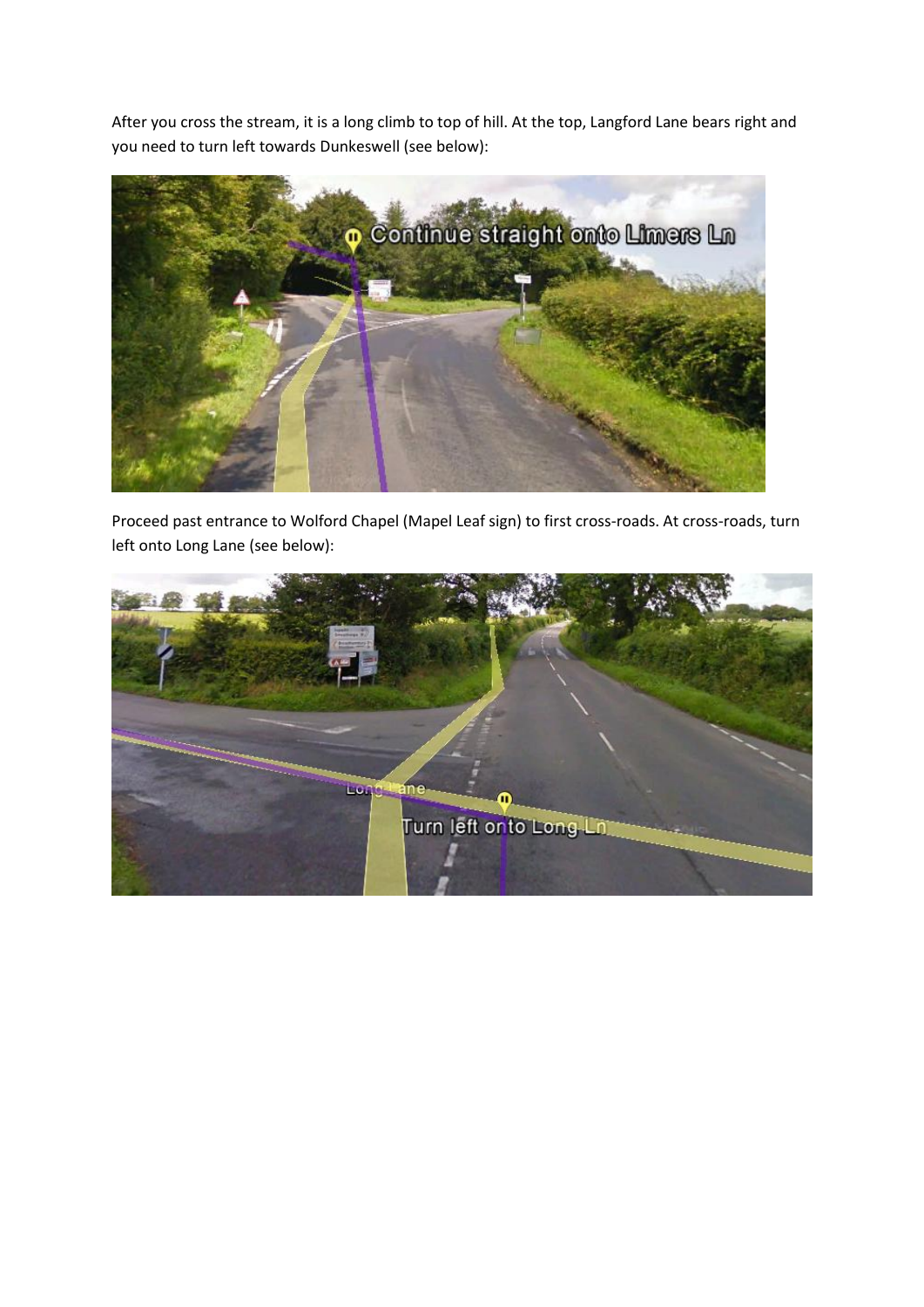Proceed to next cross-roads and turn right onto Stafford Hill (see below):



Continue to DSGC entrance on left:

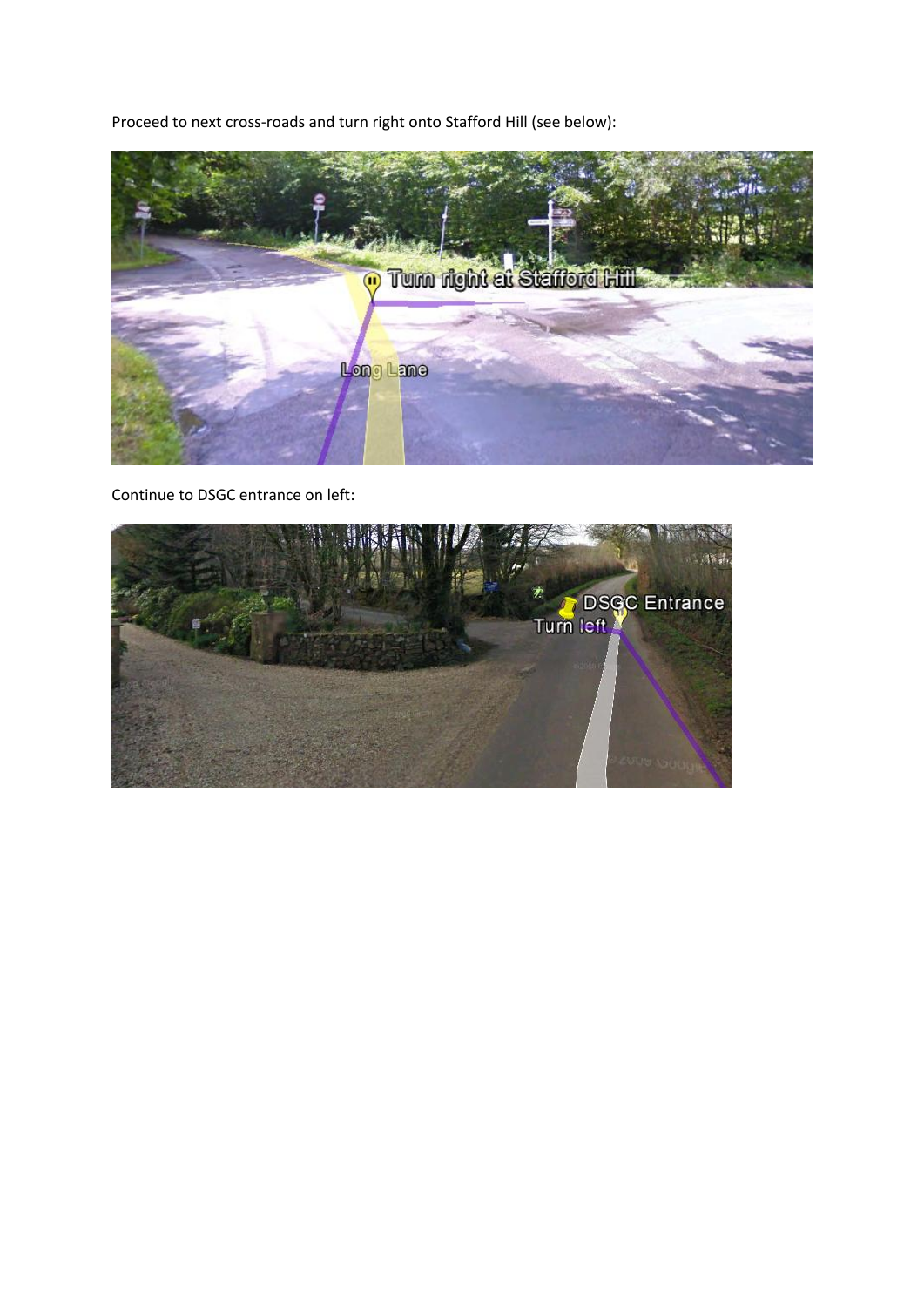